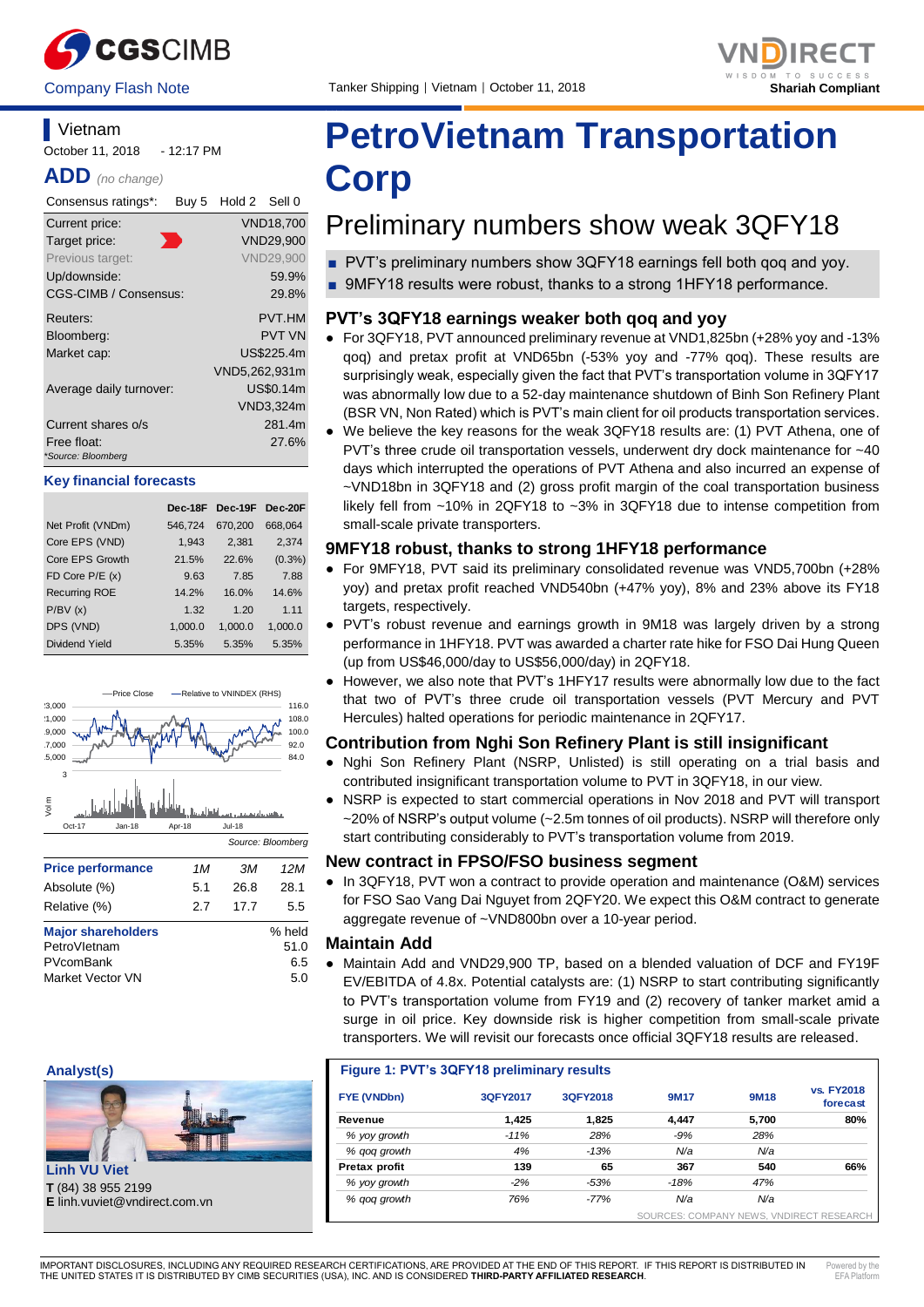

**Balance Sheet** 

**Total Current Assets 3,895,124 4,349,395 3,210,652 3,307,998**

Short-term Debt



### **BY THE NUMBERS**

| <b>Profit &amp; Loss</b>                  |            |            |            |            |
|-------------------------------------------|------------|------------|------------|------------|
| (VNDm)                                    | Dec-17A    | Dec-18F    | Dec-19F    | Dec-20F    |
| <b>Total Net Revenues</b>                 | 6,147,640  | 7,111,964  | 8,139,247  | 8,088,050  |
| <b>Gross Profit</b>                       | 845.986    | 1.054.384  | 1,326,467  | 1.279.678  |
| <b>Operating EBITDA</b>                   | 1,181,315  | 1.368.864  | 1,660,386  | 1,637,418  |
| Depreciation And Amortisation             | (577, 822) | (595, 010) | (654, 971) | (676, 772) |
| <b>Operating EBIT</b>                     | 603,494    | 773,854    | 1,005,416  | 960,646    |
| Financial Income/(Expense)                | 36,324     | 1.179      | (60.070)   | (22, 372)  |
| Pretax Income/(Loss) from Assoc.          | 27.116     | 30.073     | 34.416     | 34.200     |
| Non-Operating Income/(Expense)            | 3.974      | 10.267     | 20.322     | 24.985     |
| Profit Before Tax (pre-El)                | 670.908    | 815.373    | 1,000,084  | 997.458    |
| <b>Exceptional Items</b>                  |            |            |            |            |
| <b>Pre-tax Profit</b>                     | 670,908    | 815,373    | 1,000,084  | 997,458    |
| Taxation                                  | (137, 222) | (167, 134) | (205, 443) | (205, 349) |
| Exceptional Income - post-tax             |            |            |            |            |
| <b>Profit After Tax</b>                   | 533,686    | 648,239    | 794.641    | 792,109    |
| Minority Interests                        | (83, 575)  | (101, 514) | (124, 441) | (124, 045) |
| <b>Preferred Dividends</b>                |            |            |            |            |
| FX Gain/(Loss) - post tax                 |            |            |            |            |
| Other Adjustments - post-tax              |            |            |            |            |
| <b>Net Profit</b>                         | 450,111    | 546,724    | 670,200    | 668,064    |
| <b>Recurring Net Profit</b>               | 450.111    | 546,724    | 670,200    | 668,064    |
| <b>Fully Diluted Recurring Net Profit</b> | 450.111    | 546,724    | 670,200    | 668.064    |
|                                           |            |            |            |            |

| Taxation                                  | (137, 222) | (167, 134)    | (205, 443)  | (205, 349) | Current Portion of Long-Term Debt          |           |           |           |             |
|-------------------------------------------|------------|---------------|-------------|------------|--------------------------------------------|-----------|-----------|-----------|-------------|
| Exceptional Income - post-tax             |            |               |             |            | <b>Total Creditors</b>                     | 867,470   | 1,062,365 | 1,193,408 | 1,190,511   |
| <b>Profit After Tax</b>                   | 533,686    | 648,239       | 794,641     | 792,109    | Other Current Liabilities                  | 568,504   | 569,239   | 651,703   | 647,888     |
| Minority Interests                        | (83, 575)  | (101, 514)    | (124, 441)  | (124, 045) | <b>Total Current Liabilities</b>           | 1,972,890 | 2,114,828 | 2,280,013 | 2,229,811   |
| Preferred Dividends                       |            |               |             |            | <b>Total Long-term Debt</b>                | 2,153,038 | 2,529,293 | 2,037,427 | 1,545,560   |
| FX Gain/(Loss) - post tax                 |            |               |             |            | Hybrid Debt - Debt Component               |           |           |           |             |
| Other Adjustments - post-tax              |            |               |             |            | <b>Total Other Non-Current Liabilities</b> | 415,913   | 540,509   | 618,583   | 614,692     |
| <b>Net Profit</b>                         | 450,111    | 546,724       | 670,200     | 668,064    | <b>Total Non-current Liabilities</b>       | 2,568,950 | 3,069,803 | 2,656,010 | 2,160,252   |
| Recurring Net Profit                      | 450,111    | 546,724       | 670,200     | 668,064    | <b>Total Provisions</b>                    | 0         | 0         | 0         | $\mathbf 0$ |
| <b>Fully Diluted Recurring Net Profit</b> | 450,111    | 546,724       | 670,200     | 668,064    | <b>Total Liabilities</b>                   | 4,541,840 | 5,184,631 | 4,936,022 | 4,390,063   |
|                                           |            |               |             |            | Shareholders' Equity                       | 3,687,487 | 3,996,845 | 4,376,070 | 4,754,087   |
|                                           |            |               |             |            | Minority Interests                         | 974,215   | 1,031,656 | 1,102,069 | 1,172,259   |
|                                           |            |               |             |            | <b>Total Equity</b>                        | 4,661,702 | 5,028,500 | 5,478,139 | 5,926,345   |
| <b>Cash Flow</b>                          |            |               |             |            | <b>Key Ratios</b>                          |           |           |           |             |
| (VNDm)                                    | Dec-17A    | Dec-18F       | Dec-19F     | Dec-20F    |                                            | Dec-17A   | Dec-18F   | Dec-19F   | Dec-20F     |
| <b>EBITDA</b>                             | 1,181,315  | 1,368,864     | 1,660,386   | 1,637,418  | Revenue Growth                             | (9.4%)    | 15.7%     | 14.4%     | $(0.6\%)$   |
| Cash Flow from Invt. & Assoc.             | (9, 116)   | (26, 636)     | (15, 207)   | 89         | Operating EBITDA Growth                    | 18.9%     | 15.9%     | 21.3%     | (1.4%)      |
| Change In Working Capital                 | 73,797     | 6,155         | 65,883      | 264        | Operating EBITDA Margin                    | 19.2%     | 19.2%     | 20.4%     | 20.2%       |
| (Incr)/Decr in Total Provisions           | 39,133     | 0             | 0           | 0          | Net Cash Per Share (VND)                   | 659       | 360       | (2, 344)  | (70)        |
| Other Non-Cash (Income)/Expense           | (186, 299) | (221, 329)    | (165, 744)  | (170, 506) | BVPS (VND)                                 | 13,102    | 14,201    | 15,549    | 16,892      |
| <b>Other Operating Cashflow</b>           | (86, 746)  | 196,036       | 145,370     | 155,051    | <b>Gross Interest Cover</b>                | 3.98      | 5.01      | 6.67      | 8.12        |
| Net Interest (Paid)/Received              | (151, 581) | (154, 517)    | (150, 702)  | (118, 239) | <b>Effective Tax Rate</b>                  | 20.5%     | 20.5%     | 20.5%     | 20.6%       |
| <b>Tax Paid</b>                           | (115, 369) | (167, 134)    | (205, 443)  | (205, 349) | Net Dividend Payout Ratio                  | 67.6%     | 51.5%     | 51.5%     | 51.5%       |
| <b>Cashflow From Operations</b>           | 745,133    | 1,001,439     | 1,334,544   | 1,298,727  | <b>Accounts Receivables Days</b>           | 40.17     | 41.56     | 43.40     | 46.59       |
| Capex                                     | (354, 528) | (1, 292, 960) | (1,485,844) | (327, 554) | <b>Inventory Days</b>                      | 6.25      | 6.55      | 6.94      | 7.37        |
| Disposals Of FAs/subsidiaries             |            |               |             |            | <b>Accounts Payables Days</b>              | 46.03     | 44.11     | 44.44     | 47.09       |
| Acq. Of Subsidiaries/investments          |            |               |             |            | <b>ROIC (%)</b>                            | 10.0%     | 13.0%     | 15.0%     | 11.5%       |
| Other Investing Cashflow                  | 790,650    | 180,690       | (343, 156)  | 174,602    | ROCE (%)                                   | 10.8%     | 12.1%     | 13.7%     | 13.4%       |
| <b>Cash Flow From Investing</b>           | 436,122    | (1, 112, 270) | (1,829,000) | (152, 952) | Return On Average Assets                   | 5.53%     | 6.67%     | 8.16%     | 7.81%       |
| Debt Raised/(repaid)                      | (249, 316) | 322,564       | (540, 189)  | (535, 357) |                                            |           |           |           |             |
| Proceeds From Issue Of Shares             | 49,000     | 281           | 281         | 281        |                                            |           |           |           |             |
| Shares Repurchased                        | 0          | 0             | 0           | $\Omega$   |                                            |           |           |           |             |
| Dividends Paid                            | (304, 140) | (281, 440)    | (345,002)   | (343,903)  |                                            |           |           |           |             |
| <b>Preferred Dividends</b>                |            |               |             |            |                                            |           |           |           |             |
| Other Financing Cashflow                  |            |               |             |            |                                            |           |           |           |             |
| <b>Cash Flow From Financing</b>           | (504, 456) | 41,405        | (884, 910)  | (878, 978) |                                            |           |           |           |             |
| <b>Total Cash Generated</b>               | 676,799    | (69, 425)     | (1,379,366) | 266,797    |                                            |           |           |           |             |
| <b>Free Cashflow To Equity</b>            | 931,939    | 211,733       | (1,034,645) | 610,419    |                                            |           |           |           |             |
| <b>Free Cashflow To Firm</b>              | 1,332,837  | 43,686        | (343, 754)  | 1,264,014  |                                            |           |           |           |             |

**(VNDm) Dec-17A Dec-18F Dec-19F Dec-20F** Total Cash And Equivalents 2,875,482 3,113,923 1,812,630 1,917,322<br>
Total Debtors 202,979 1,067,068 1,060,472 Total Debtors 727,512 932,979 1,067,068 1,060,472<br>
Inventories 95,340 121,976 137,183 137,095 Inventories 95,340 121,976 137,183 137,095<br>
Total Other Current Assets 196,790 180,516 193,770 193,110 Total Other Current Assets 196,790 180,516 193,770 193,110<br> **Total Current Assets** 3,895,124 4,349,395 3,210,652 3,307,998

Fixed Assets 4,960,980 5,477,330 6,308,203 6,117,199 Total Investments 238,624 238,624 238,624 238,624 **Intangible Assets** 5,543 5,543 5,543 5,543 Total Other Non-Current Assets 103,271 142,239 651,140 647,044<br> **Total Non-current Assets** 5,308,418 5,863,737 7,203,510 7,008,411 **Total Non-current Assets 5,308,418 5,863,737 7,203,510 7,008,411**

SOURCES: CGS-CIMB RESEARCH, COMPANY REPORTS

2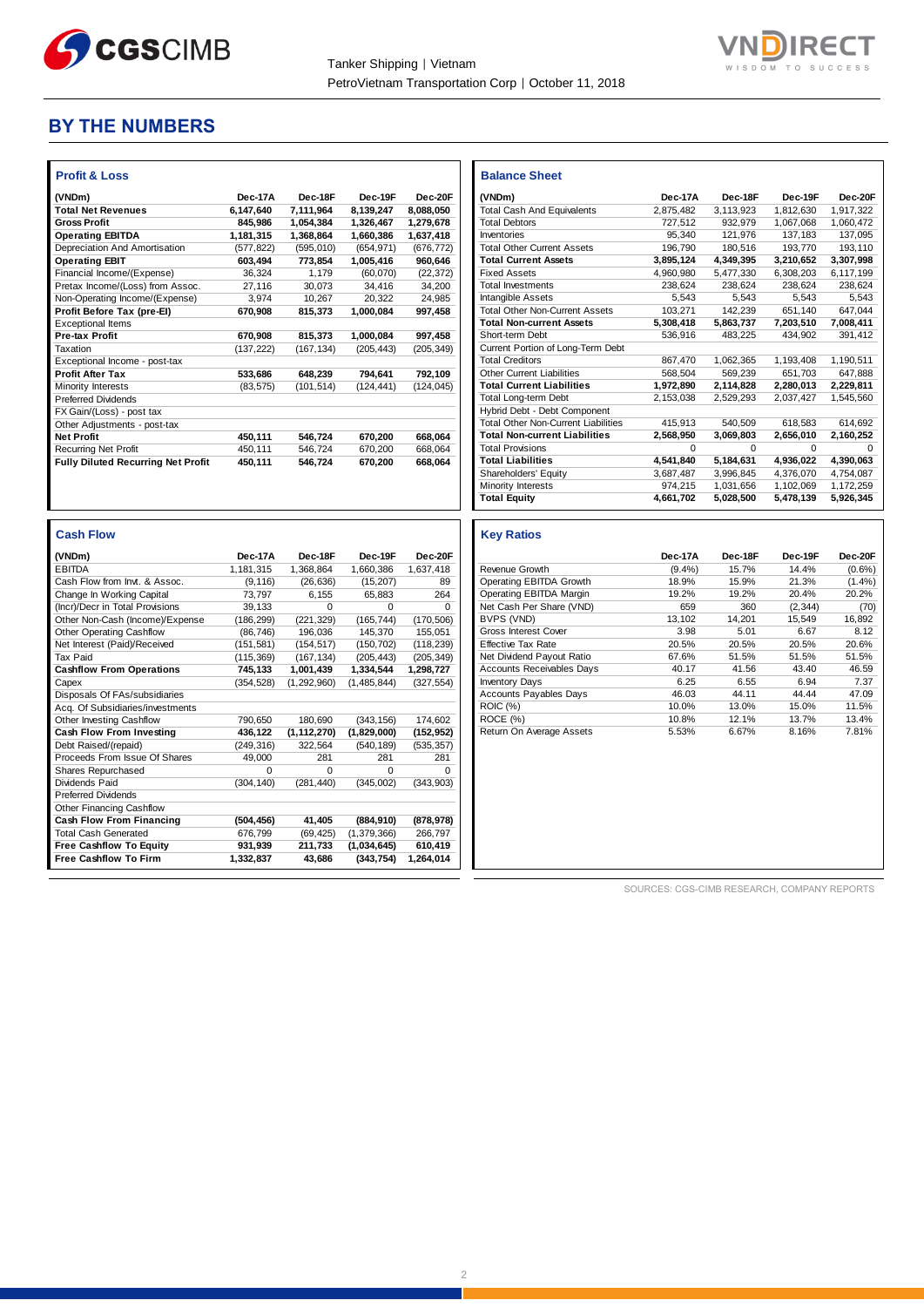



#### **DISCLAIMER**

The content of this report (including the views and opinions expressed therein, and the information comprised therein) has been prepared by and belongs to VNDIRECT Securities Corporation, and is distributed by CGS-CIMB or CIMB Investment Bank Berhad ("CIMB"), as the case may be, pursuant to an arrangement between VNDIRECT Securities Corporation and CGS-CIMB. VNDIRECT Securities Corporation is not an affiliate of CGS-CIMB or CIMB.

This report is not directed to, or intended for distribution to or use by, any person or entity who is a citizen or resident of or located in any locality, state, country or other jurisdiction where such distribution, publication, availability or use would be contrary to law or regulation.

By accepting this report, the recipient hereof represents and warrants that he is entitled to receive such report in accordance with the restrictions set forth below and agrees to be bound by the limitations contained herein (including the "Restrictions on Distributions" set out below). Any failure to comply with these limitations may constitute a violation of law. This publication is being supplied to you strictly on the basis that it will remain confidential. No part of this report may be (i) copied, photocopied, duplicated, stored or reproduced in any form by any means or (ii) redistributed or passed on, directly or indirectly, to any other person in whole or in part, for any purpose without the prior written consent of CGS-CIMB or CIMB, as the case may be.

The information contained in this research report is prepared from data believed to be correct and reliable at the time of issue of this report.

VNDIRECT Securities Corporation may or may not issue regular reports on the subject matter of this report at any frequency and may cease to do so or change the periodicity of reports at any time. None of VNDIRECT Securities Corporation, CGS-CIMB or CIMB is under any obligation to update this report in the event of a material change to the information contained in this report. None of VNDIRECT Securities Corporation, CGS-CIMB or CIMB has any and will accept any, obligation to (i) check or ensure that the contents of this report remain current, reliable or relevant, (ii) ensure that the content of this report constitutes all the information a prospective investor may require, (iii) ensure the adequacy, accuracy, completeness, reliability or fairness of any views, opinions and information, and accordingly, VNDIRECT Securities Corporation, CGS-CIMB and CIMB and their respective affiliates and related persons including China Galaxy International Financial Holdings Limited ("CGIFHL") and CIMB Group Sdn. Bhd. ("CIMBG") and their respective related corporations (and their respective directors, associates, connected persons and/or employees) shall not be liable in any manner whatsoever for any consequences (including but not limited to any direct, indirect or consequential losses, loss of profits and damages) of any reliance thereon or usage thereof. In particular, VNDIRECT Securities Corporation, CGS-CIMB and CIMB disclaim all responsibility and liability for the views and opinions set out in this report.

Unless otherwise specified, this report is based upon reasonable sources. Such sources will, unless otherwise specified, for market data, be market data and prices available from the main stock exchange or market where the relevant security is listed, or, where appropriate, any other market. Information on the accounts and business of company(ies) will generally be based on published statements of the company(ies), information disseminated by regulatory information services, other publicly available information and information resulting from our research. Whilst every effort is made to ensure that statements of facts made in this report are accurate, all estimates, projections, forecasts, expressions of opinion and other subjective judgments contained in this report are based on assumptions considered to be reasonable as of the date of the document in which they are contained and must not be construed as a representation that the matters referred to therein will occur. Past performance is not a reliable indicator of future performance. The value of investments may go down as well as up and those investing may, depending on the investments in question, lose more than the initial investment. No report shall constitute an offer or an invitation by or on behalf of CGS-CIMB, CIMB, or VNDIRECT Securities Corporation, or their respective affiliates (including CGIFHL, CIMBG and their respective related corporations) to any person to buy or sell any investments.

CGS-CIMB, CIMB and/or VNDIRECT Securities Corporation and/or their respective affiliates and related corporations (including CGIFHL, CIMBG and their respective related corporations), their respective directors, associates, connected parties and/or employees may own or have positions in securities of the company(ies) covered in this research report or any securities related thereto and may from time to time add to or dispose of, or may be materially interested in, any such securities. Further, CGS-CIMB, CIMB and/or VNDIRECT Securities Corporation, and/or their respective affiliates and their respective related corporations (including CGIFHL, CIMBG and their respective related corporations) do and seek to do business with the company(ies) covered in this research report and may from time to time act as market maker or have assumed an underwriting commitment in securities of such company(ies), may sell them to or buy them from customers on a principal basis and may also perform or seek to perform significant investment banking, advisory, underwriting or placement services for or relating to such company(ies) as well as solicit such investment, advisory or other services from any entity mentioned in this report.

CGS-CIMB, CIMB and/or VNDIRECT Securities Corporation and/or their respective affiliates (including CGIFHL, CIMBG and their respective related corporations) may enter into an agreement with the company(ies) covered in this report relating to the production of research reports. CGS-CIMB, CIMB and/or VNDIRECT Securities Corporation may disclose the contents of this report to the company(ies) covered by it and may have amended the contents of this report following such disclosure.

The analyst responsible for the production of this report hereby certifies that the views expressed herein accurately and exclusively reflect his or her personal views and opinions about any and all of the issuers or securities analysed in this report and were prepared independently and autonomously. No part of the compensation of the analyst(s) was, is, or will be directly or indirectly related to the inclusion of specific recommendations(s) or view(s) in this report. The analyst(s) who prepared this research report is prohibited from receiving any compensation, incentive or bonus based on specific investment banking transactions or for providing a specific recommendation for, or view of, a particular company. Information barriers and other arrangements may be established where necessary to prevent conflicts of interests arising. However, the analyst(s) may receive compensation that is based on his/their coverage of company(ies) in the performance of his/their duties or the performance of his/their recommendations and the research personnel involved in the preparation of this report may also participate in the solicitation of the businesses as described above. In reviewing this research report, an investor should be aware that any or all of the foregoing, among other things, may give rise to real or potential conflicts of interest. Additional information is, subject to the duties of confidentiality, available on request.

The term "VNDIRECT Securities Corporation" shall, unless the context otherwise requires, mean VNDIRECT Securities Corporation and its affiliates, subsidiaries and related companies. The term "CGS-CIMB" shall denote, where appropriate, the relevant entity distributing or disseminating the report in the particular jurisdiction referenced below, or, in every other case except as otherwise stated herein, CIMB Securities International Pte. Ltd. and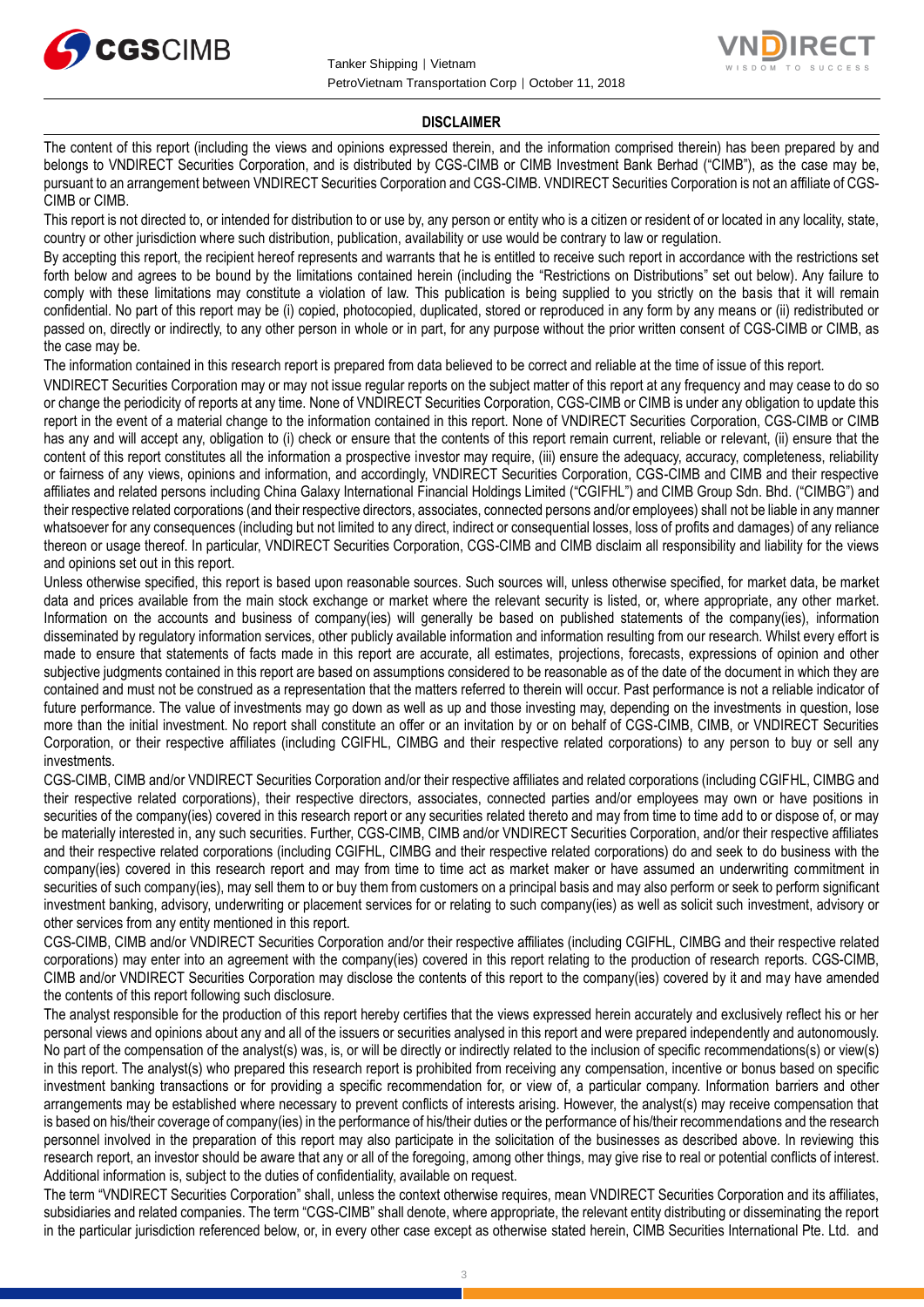



its affiliates, subsidiaries and related corporations.

#### **CGS-CIMB**

| Country     | <b>CGS-CIMB Entity</b>                             | <b>Regulated by</b>                                             |
|-------------|----------------------------------------------------|-----------------------------------------------------------------|
| Hong Kong   | <b>CGS-CIMB Securities Limited</b>                 | Securities and Futures Commission Hong Kong                     |
| India       | <b>CGS-CIMB Securities (India) Private Limited</b> | Securities and Exchange Board of India (SEBI)                   |
| Indonesia   | PT CGS-CIMB Sekuritas Indonesia                    | Financial Services Authority of Indonesia                       |
| Singapore   | CGS-CIMB Research Pte. Ltd.                        | Monetary Authority of Singapore                                 |
| South Korea | CGS-CIMB Securities Limited, Korea Branch          | Financial Services Commission and Financial Supervisory Service |
| Thailand    | CGS-CIMB Securities (Thailand) Co. Ltd.            | Securities and Exchange Commission Thailand                     |

#### **CIMB**

| . .<br>∶ountr | <b>CIMB E</b><br><br><b>Entit</b> v                         | b٧<br>$\mathbf{H}$<br>M                     |
|---------------|-------------------------------------------------------------|---------------------------------------------|
| Malavsia      | <b>CIMB</b><br>Berhad<br>Investment<br><b>Daniz</b><br>Odl' | . Malavsia<br>`ommission<br>ecurities<br>ັບ |

(i) As of October 11, 2018 VNDIRECT Securities Corporation has a proprietary position in the securities (which may include but not limited to shares, warrants, call warrants and/or any other derivatives) in the following company or companies covered or recommended in this report: (a) -

(ii) As of October 11, 2018, the analyst(s) who prepared this report, and the associate(s), has / have an interest in the securities (which may include but not limited to shares, warrants, call warrants and/or any other derivatives) in the following company or companies covered or recommended in this report:

(a) -

This report does not purport to contain all the information that a prospective investor may require. CGS-CIMB, and VNDIRECT Securities Corporation and their respective affiliates (including CGIFHL, CIMBG and their related corporations) do not make any guarantee, representation or warranty, express or implied, as to the adequacy, accuracy, completeness, reliability or fairness of any such information and opinion contained in this report. None of CGS-CIMB, CIMB and VNDIRECT Securities Corporation and their respective affiliates nor their related persons (including CGIFHL, CIMBG and their related corporations) shall be liable in any manner whatsoever for any consequences (including but not limited to any direct, indirect or consequential losses, loss of profits and damages) of any reliance thereon or usage thereof.

This report is general in nature and has been prepared for information purposes only. It is intended for circulation amongst CGS-CIMB's, CIMB's and their respective affiliates' (including CGIFHL's, CIMBG's and their respective related corporations') clients generally and does not have regard to the specific investment objectives, financial situation and the particular needs of any specific person who may receive this report. The information and opinions in this report are not and should not be construed or considered as an offer, recommendation or solicitation to buy or sell the subject securities, related investments or other financial instruments or any derivative instrument, or any rights pertaining thereto.

Investors are advised to make their own independent evaluation of the information contained in this research report, consider their own individual investment objectives, financial situation and particular needs and consult their own professional and financial advisers as to the legal, business, financial, tax and other aspects before participating in any transaction in respect of the securities of company(ies) covered in this research report. The securities of such company(ies) may not be eligible for sale in all jurisdictions or to all categories of investors.

**Australia:** Despite anything in this report to the contrary, this research is provided in Australia by CIMB Securities (Singapore) Pte. Ltd. and CIMB Securities Limited. This research is only available in Australia to persons who are "wholesale clients" (within the meaning of the Corporations Act 2001 (Cth) and is supplied solely for the use of such wholesale clients and shall not be distributed or passed on to any other person. You represent and warrant that if you are in Australia, you are a "wholesale client". This research is of a general nature only and has been prepared without taking into account the objectives, financial situation or needs of the individual recipient. CIMB Securities (Singapore) Pte. Ltd. and CIMB Securities Limited do not hold, and are not required to hold an Australian financial services license. CIMB Securities (Singapore) Pte. Ltd. and CIMB Securities Limited rely on "passporting" exemptions for entities appropriately licensed by the Monetary Authority of Singapore (under ASIC Class Order 03/1102) and the Securities and Futures Commission in Hong Kong (under ASIC Class Order 03/1103).

**Canada:** This research report has not been prepared in accordance with the disclosure requirements of Dealer Member Rule 3400 – Research Restrictions and Disclosure Requirements of the Investment Industry Regulatory Organization of Canada. For any research report distributed by CIBC, further disclosures related to CIBC conflicts of interest can be found at https://researchcentral.cibcwm.com.

**China:** For the purpose of this report, the People's Republic of China ("PRC") does not include the Hong Kong Special Administrative Region, the Macau Special Administrative Region or Taiwan. The distributor of this report has not been approved or licensed by the China Securities Regulatory Commission or any other relevant regulatory authority or governmental agency in the PRC. This report contains only marketing information. The distribution of this report is not an offer to buy or sell to any person within or outside PRC or a solicitation to any person within or outside of PRC to buy or sell any instruments described herein. This report is being issued outside the PRC to a limited number of institutional investors and may not be provided to any person other than the original recipient and may not be reproduced or used for any other purpose.

**France:** Only qualified investors within the meaning of French law shall have access to this report. This report shall not be considered as an offer to subscribe to, or used in connection with, any offer for subscription or sale or marketing or direct or indirect distribution of financial instruments and it is not intended as a solicitation for the purchase of any financial instrument.

**Germany:** This report is only directed at persons who are professional investors as defined in sec 31a(2) of the German Securities Trading Act (WpHG). This publication constitutes research of a non-binding nature on the market situation and the investment instruments cited here at the time of the publication of the information.

The current prices/yields in this issue are based upon closing prices from Bloomberg as of the day preceding publication. Please note that neither the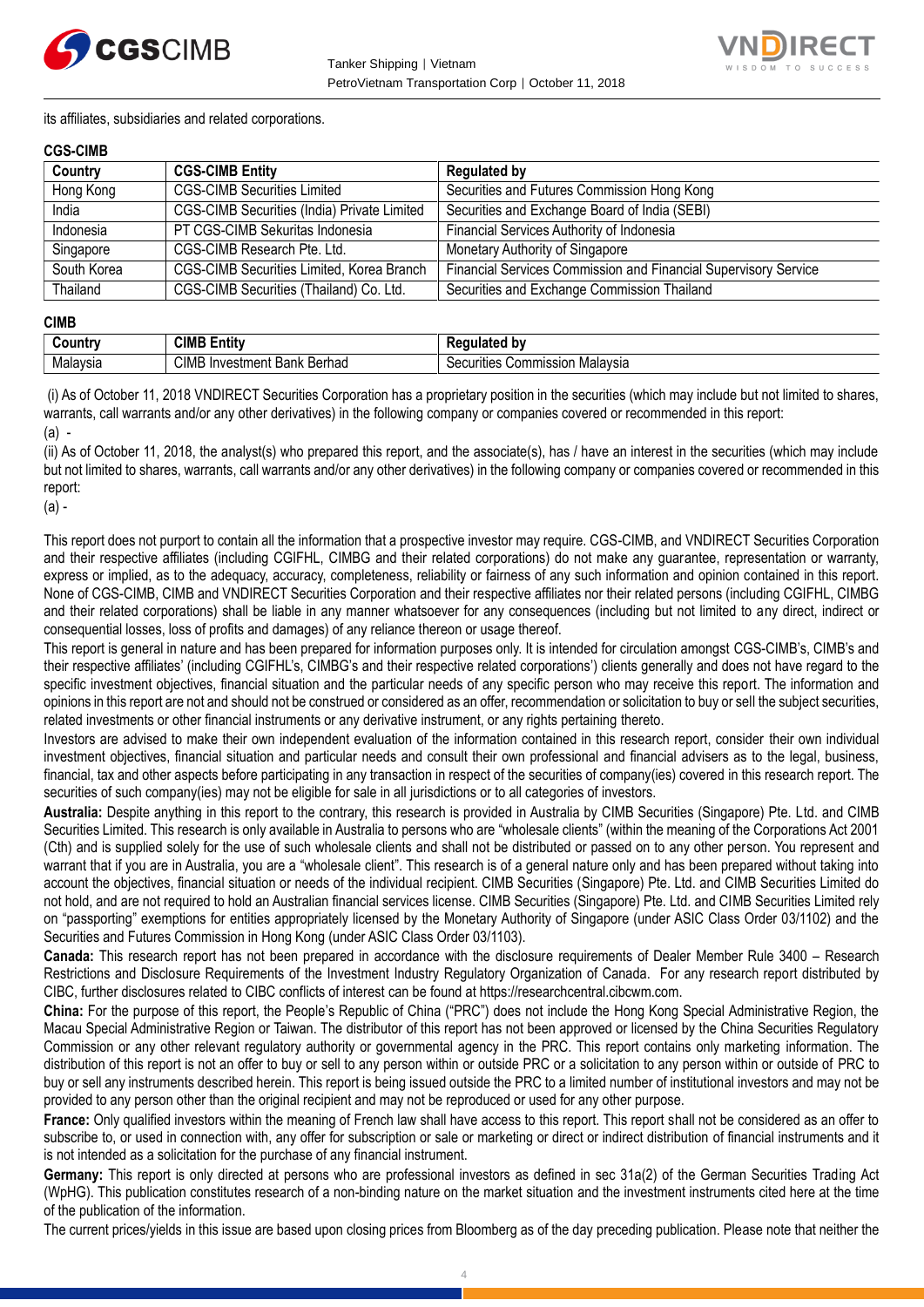



German Federal Financial Supervisory Agency (BaFin), nor any other supervisory authority exercises any control over the content of this report. **Hong Kong:** This report is issued and distributed in Hong Kong by CIMB Securities Limited ("CHK") which is licensed in Hong Kong by the Securities and Futures Commission for Type 1 (dealing in securities), Type 4 (advising on securities) and Type 6 (advising on corporate finance) activities. Any investors wishing to purchase or otherwise deal in the securities covered in this report should contact the Head of Sales at CIMB Securities Limited. The views and opinions in this research report are of VNDIRECT Securities Corporation as of the date hereof and are subject to change. If the Financial Services and Markets Act of the United Kingdom or the rules of the Financial Conduct Authority apply to a recipient, our obligations owed to such recipient therein are unaffected. CHK has no obligation to update its opinion or the information in this research report.

This publication is strictly confidential and is for private circulation only to clients of CHK.

CHK does not make a market on other securities mentioned in the report.

**India:** This report is issued and distributed in India by CIMB Securities (India) Private Limited ("CIMB India") which is registered with the National Stock Exchange of India Limited and BSE Limited as a trading and clearing member under the Securities and Exchange Board of India (Stock Brokers and Sub-Brokers) Regulations, 1992. In accordance with the provisions of Regulation 4(g) of the Securities and Exchange Board of India (Investment Advisers) Regulations, 2013, CIMB India is not required to seek registration with the Securities and Exchange Board of India ("SEBI") as an Investment Adviser. CIMB India is registered with SEBI as a Research Analyst pursuant to the SEBI (Research Analysts) Regulations, 2014 ("Regulations").

This report does not take into account the particular investment objectives, financial situations, or needs of the recipients. It is not intended for and does not deal with prohibitions on investment due to law/jurisdiction issues etc. which may exist for certain persons/entities. Recipients should rely on their own investigations and take their own professional advice before investment.

The report is not a "prospectus" as defined under Indian Law, including the Companies Act, 2013, and is not, and shall not be, approved by, or filed or registered with, any Indian regulator, including any Registrar of Companies in India, SEBI, any Indian stock exchange, or the Reserve Bank of India. No offer, or invitation to offer, or solicitation of subscription with respect to any such securities listed or proposed to be listed in India is being made, or intended to be made, to the public, or to any member or section of the public in India, through or pursuant to this report.

The research analysts, strategists or economists principally responsible for the preparation of this research report are segregated from the other activities of CIMB India and they have received compensation based upon various factors, including quality, accuracy and value of research, firm profitability or revenues, client feedback and competitive factors. Research analysts', strategists' or economists' compensation is not linked to investment banking or capital markets transactions performed or proposed to be performed by CIMB India or its affiliates.

CGS-CIMB India has not received any investment banking related compensation from the companies mentioned in the report in the past 12 months. CGS-CIMB India has not received any compensation from the companies mentioned in the report in the past 12 months.

**Indonesia:** This report is issued and distributed by PT CIMB Sekuritas Indonesia ("CIMBI"). The views and opinions in this research report are our own as of the date hereof and are subject to change. CIMBI has no obligation to update its opinion or the information in this research report. Neither this report nor any copy hereof may be distributed in Indonesia or to any Indonesian citizens wherever they are domiciled or to Indonesian residents except in compliance with applicable Indonesian capital market laws and regulations.

This research report is not an offer of securities in Indonesia. The securities referred to in this research report have not been registered with the Financial Services Authority (Otoritas Jasa Keuangan) pursuant to relevant capital market laws and regulations, and may not be offered or sold within the territory of the Republic of Indonesia or to Indonesian citizens through a public offering or in circumstances which constitute an offer within the meaning of the Indonesian capital market law and regulations.

**Ireland:** CGS-CIMB is not an investment firm authorised in the Republic of Ireland and no part of this document should be construed as CGS-CIMB acting as, or otherwise claiming or representing to be, an investment firm authorised in the Republic of Ireland.

**Malaysia:** This report is distributed in Malaysia by CIMB solely for the benefit of and for the exclusive use of our clients. Recipients of this report are to contact CIMB, at 17th Floor Menara CIMB No. 1 Jalan Stesen Sentral 2, Kuala Lumpur Sentral 50470 Kuala Lumpur, Malaysia, in respect of any matters arising from or in connection with this report. CIMB has no obligation to update, revise or reaffirm its opinion or the information in this research reports after the date of this report.

**New Zealand:** In New Zealand, this report is for distribution only to persons who are wholesale clients pursuant to section 5C of the Financial Advisers Act 2008.

**Singapore:** This report is issued and distributed by CIMB Research Pte Ltd ("CIMBR"). CIMBR is a financial adviser licensed under the Financial Advisers Act, Cap 110 ("FAA") for advising on investment products, by issuing or promulgating research analyses or research reports, whether in electronic, print or other form. Accordingly CIMBR is a subject to the applicable rules under the FAA unless it is able to avail itself to any prescribed exemptions.

Recipients of this report are to contact CIMB Research Pte Ltd, 50 Raffles Place, #16-02 Singapore Land Tower, Singapore in respect of any matters arising from, or in connection with this report. CIMBR has no obligation to update its opinion or the information in this research report. This publication is strictly confidential and is for private circulation only. If you have not been sent this report by CIMBR directly, you may not rely, use or disclose to anyone else this report or its contents.

If the recipient of this research report is not an accredited investor, expert investor or institutional investor, CIMBR accepts legal responsibility for the contents of the report without any disclaimer limiting or otherwise curtailing such legal responsibility. If the recipient is an accredited investor, expert investor or institutional investor, the recipient is deemed to acknowledge that CIMBR is exempt from certain requirements under the FAA and its attendant regulations, and as such, is exempt from complying with the following :

(a) Section 25 of the FAA (obligation to disclose product information);

(b) Section 27 (duty not to make recommendation with respect to any investment product without having a reasonable basis where you may be reasonably expected to rely on the recommendation) of the FAA;

- (c) MAS Notice on Information to Clients and Product Information Disclosure [Notice No. FAA-N03];
- (d) MAS Notice on Recommendation on Investment Products [Notice No. FAA-N16];
- (e) Section 36 (obligation on disclosure of interest in securities), and
- 5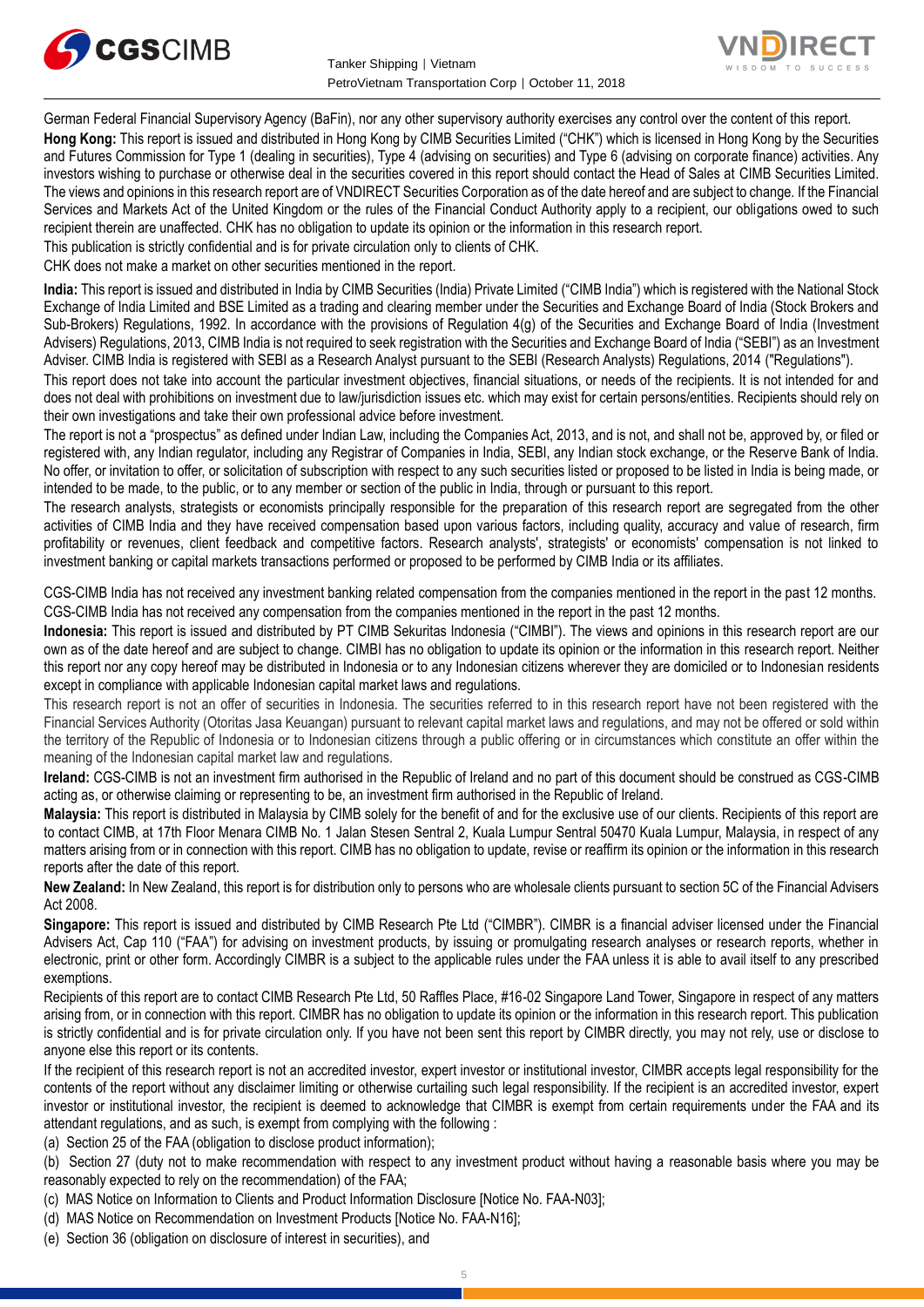



(f) any other laws, regulations, notices, directive, guidelines, circulars and practice notes which are relates to the above, to the extent permitted by applicable laws, as may be amended from time to time, and any other laws, regulations, notices, directive, guidelines, circulars, and practice notes as we may notify you from time to time. In addition, the recipient who is an accredited investor, expert investor or institutional investor acknowledges that a CIMBR is exempt from Section 27 of the FAA, the recipient will also not be able to file a civil claim against CIMBR for any loss or damage arising from the recipient's reliance on any recommendation made by CIMBR which would otherwise be a right that is available to the recipient under Section 27 of the FAA, the recipient will also not be able to file a civil claim against CIMBR for any loss or damage arising from the recipient's reliance on any recommendation made by CIMBR which would otherwise be a right that is available to the recipient under Section 27 of the FAA.

CIMBR, its affiliates and related corporations, their directors, associates, connected parties and/or employees may own or have positions in securities of the company(ies) covered in this research report or any securities related thereto and may from time to time add to or dispose of, or may be materially interested in, any such securities. Further, CIMBR, its affiliates and its related corporations do and seek to do business with the company(ies) covered in this research report and may from time to time act as market maker or have assumed an underwriting commitment in securities of such company(ies), may sell them to or buy them from customers on a principal basis and may also perform or seek to perform significant investment banking, advisory, underwriting or placement services for or relating to such company(ies) as well as solicit such investment, advisory or other services from any entity mentioned in this report.

As of October 11, 2018,, CIMBR does not have a proprietary position in the recommended securities in this report.

CIMBR does not make a market on the securities mentioned in the report.

**South Korea:** This report is issued and distributed in South Korea by CIMB Securities Limited, Korea Branch ("CIMB Korea") which is licensed as a cash equity broker, and regulated by the Financial Services Commission and Financial Supervisory Service of Korea. In South Korea, this report is for distribution only to professional investors under Article 9(5) of the Financial Investment Services and Capital Market Act of Korea ("FSCMA").

**Spain:** This document is a research report and it is addressed to institutional investors only. The research report is of a general nature and not personalised and does not constitute investment advice so, as the case may be, the recipient must seek proper advice before adopting any investment decision. This document does not constitute a public offering of securities.

CGS-CIMB is not registered with the Spanish Comision Nacional del Mercado de Valores to provide investment services.

**Sweden:** This report contains only marketing information and has not been approved by the Swedish Financial Supervisory Authority. The distribution of this report is not an offer to sell to any person in Sweden or a solicitation to any person in Sweden to buy any instruments described herein and may not be forwarded to the public in Sweden.

**Switzerland:** This report has not been prepared in accordance with the recognized self-regulatory minimal standards for research reports of banks issued by the Swiss Bankers' Association (Directives on the Independence of Financial Research).

Thailand: This report is issued and distributed by CIMB Securities (Thailand) Co. Ltd. ("CIMBT") based upon sources believed to be reliable (but their accuracy, completeness or correctness is not guaranteed). The statements or expressions of opinion herein were arrived at after due and careful consideration for use as information for investment. Such opinions are subject to change without notice and CIMBT has no obligation to update its opinion or the information in this research report.

CIMBT may act or acts as Market Maker, and issuer and offerer of Derivative Warrants and Structured Note which may have the following securities as its underlying securities. Investors should carefully read and study the details of the derivative warrants in the prospectus before making investment decisions.

AAV, ADVANC, AMATA, ANAN, AOT, AP, BA, BANPU, BBL, BCH, BCP, BCPG, BDMS, BEAUTY, BEC, BEM, BJC, BH, BIG, BLA, BLAND, BPP, BTS, CBG, CENTEL, CHG, CK, CKP, COM7, CPALL, CPF, CPN, DELTA, DTAC, EA, EGCO, EPG, GFPT, GLOBAL, GLOW, GPSC, GUNKUL, HMPRO, INTUCH, IRPC, ITD, IVL, KBANK, KCE, KKP, KTB, KTC, LH, LHBANK, LPN, MAJOR, MALEE, MEGA, MINT, MONO, MTLS, PLANB, PSH, PTL, PTG, PTT, PTTEP, PTTGC, QH, RATCH, ROBINS, S, SAWAD, SCB, SCC, SCCC, SIRI, SPALI, SPRC, STEC, STPI, SUPER, TASCO, TCAP, THAI, THANI, THCOM, TISCO, TKN, TMB, TOP, TPIPL, TRUE, TTA, TU, TVO, UNIQ, VGI, WHA, WORK.

Corporate Governance Report:

The disclosure of the survey result of the Thai Institute of Directors Association ("IOD") regarding corporate governance is made pursuant to the policy of the Office of the Securities and Exchange Commission. The survey of the IOD is based on the information of a company listed on the Stock Exchange of Thailand and the Market for Alternative Investment disclosed to the public and able to be accessed by a general public investor. The result, therefore, is from the perspective of a third party. It is not an evaluation of operation and is not based on inside information.

The survey result is as of the date appearing in the Corporate Governance Report of Thai Listed Companies. As a result, the survey result may be changed after that date. CIMBT does not confirm nor certify the accuracy of such survey result.

| score.<br>:Range    | 100<br>90 | 80<br>ΩO<br>ັບ | <b>70</b><br>$\overline{\phantom{a}}$<br>70 | $\sim$ $\sim$<br>Below<br>U or | .No<br>Result<br>`IIVAV.<br>эu |
|---------------------|-----------|----------------|---------------------------------------------|--------------------------------|--------------------------------|
| <b>Description:</b> | xcellent  | 000د<br>ver    | Good                                        | N/A                            |                                |

**United Arab Emirates:** The distributor of this report has not been approved or licensed by the UAE Central Bank or any other relevant licensing authorities or governmental agencies in the United Arab Emirates. This report is strictly private and confidential and has not been reviewed by, deposited or registered with UAE Central Bank or any other licensing authority or governmental agencies in the United Arab Emirates. This report is being issued outside the United Arab Emirates to a limited number of institutional investors and must not be provided to any person other than the original recipient and may not be reproduced or used for any other purpose. Further, the information contained in this report is not intended to lead to the sale of investments under any subscription agreement or the conclusion of any other contract of whatsoever nature within the territory of the United Arab Emirates.

**United Kingdom and European Economic Area (EEA):** In the United Kingdom and European Economic Area, this material is also being distributed by CIMB Securities (UK) Limited ("CIMB UK"). CIMB UK is authorized and regulated by the Financial Conduct Authority and its registered office is at 27 Knightsbridge, London, SW1X7YB. The material distributed by CIMB UK has been prepared in accordance with CGS-CIMB's policies for managing conflicts of interest arising as a result of publication and distribution of this material. This material is for distribution only to, and is solely directed at, selected persons on the basis that those persons: (a) are eligible counterparties and professional clients of CIMB UK; (b) have professional experience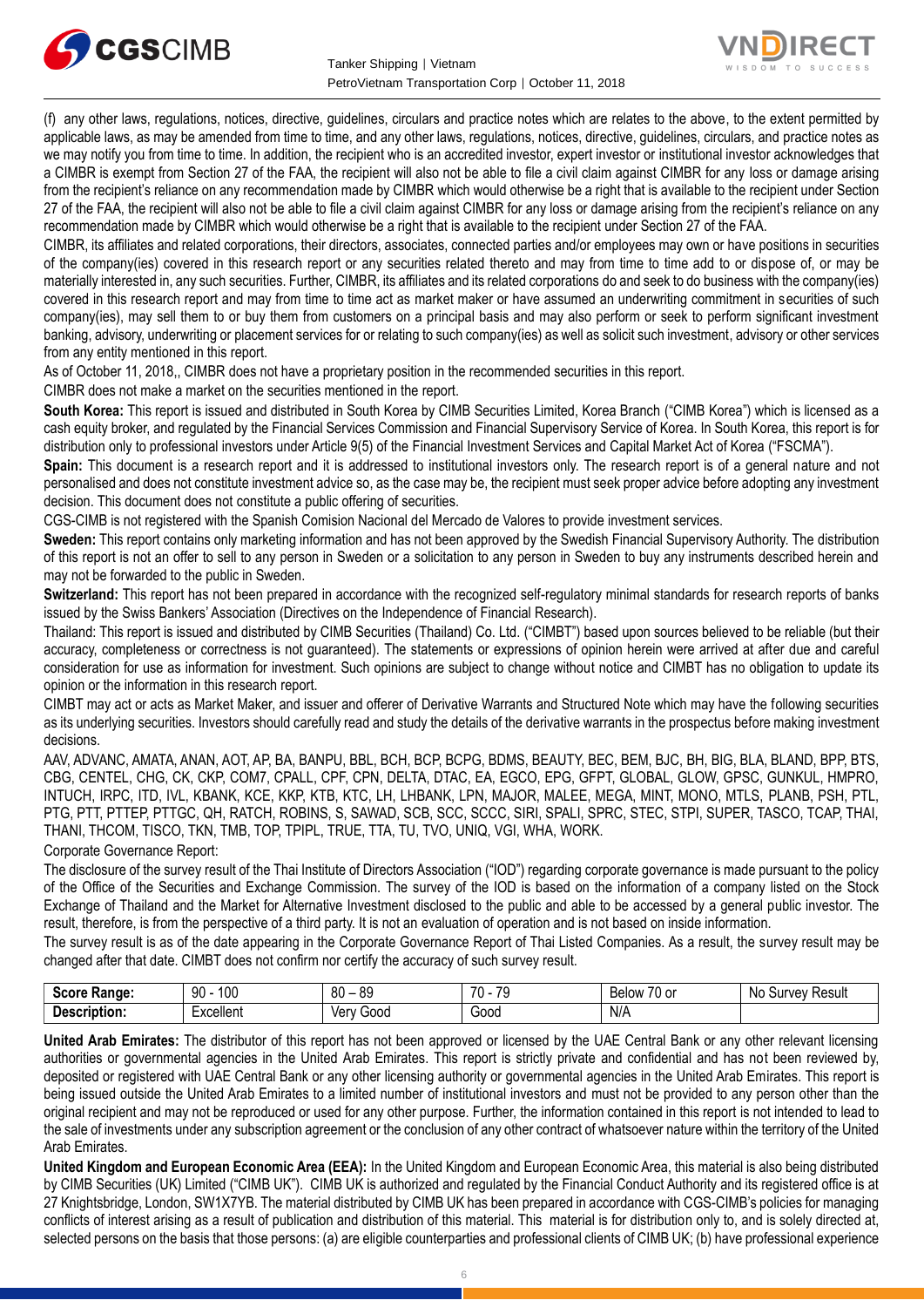



in matters relating to investments falling within Article 19(5) of the Financial Services and Markets Act 2000 (Financial Promotion) Order 2005 (as amended, the "Order"), (c) fall within Article 49(2)(a) to (d) ("high net worth companies, unincorporated associations etc") of the Order; (d) are outside the United Kingdom subject to relevant regulation in each jurisdiction, material(all such persons together being referred to as "relevant persons"). This material is directed only at relevant persons and must not be acted on or relied on by persons who are not relevant persons. Any investment or investment activity to which this material relates is available only to relevant persons and will be engaged in only with relevant persons.

Where this material is labelled as non-independent, it does not provide an impartial or objective assessment of the subject matter and does not constitute independent "research" (cannot remove research from here under the applicable rules of the Financial Conduct Authority in the UK. Consequently, any such non-independent material will not have been prepared in accordance with legal requirements designed to promote the independence of research (cannot remove research from here) and will not subject to any prohibition on dealing ahead of the dissemination of research. Any such non-independent material must be considered as a marketing communication.

**United States:** This research report is distributed in the United States of America by CIMB Securities (USA) Inc, a U.S. registered broker-dealer and a related company of CIMB Research Pte Ltd, PT CIMB Sekuritas Indonesia, CIMB Securities (Thailand) Co. Ltd, CIMB Securities Limited, CIMB Securities (India) Private Limited, and is distributed solely to persons who qualify as "U.S. Institutional Investors" as defined in Rule 15a-6 under the Securities and Exchange Act of 1934. This communication is only for Institutional Investors whose ordinary business activities involve investing in shares, bonds, and associated securities and/or derivative securities and who have professional experience in such investments. Any person who is not a U.S. Institutional Investor or Major Institutional Investor must not rely on this communication. The delivery of this research report to any person in the United States of America is not a recommendation to effect any transactions in the securities discussed herein, or an endorsement of any opinion expressed herein. CIMB Securities (USA) Inc, is a FINRA/SIPC member and takes responsibility for the content of this report. For further information or to place an order in any of the above-mentioned securities please contact a registered representative of CIMB Securities (USA) Inc. CGS-CIMB Securities (USA) Inc. does not make a market on other securities mentioned in the report.

CIMB Securities (USA) Inc. has not managed or co-managed a public offering of any of the securities mentioned in the past 12 months.

CIMB Securities (USA) Inc. has not received compensation for investment banking services from any of the company mentioned in the past 12 months. CIMB Securities (USA) Inc. neither expects to receive nor intends to seek compensation for investment banking services from any of the company mentioned within the next 3 months.

**Other jurisdictions:** In any other jurisdictions, except if otherwise restricted by laws or regulations, this report is only for distribution to professional, institutional or sophisticated investors as defined in the laws and regulations of such jurisdictions.